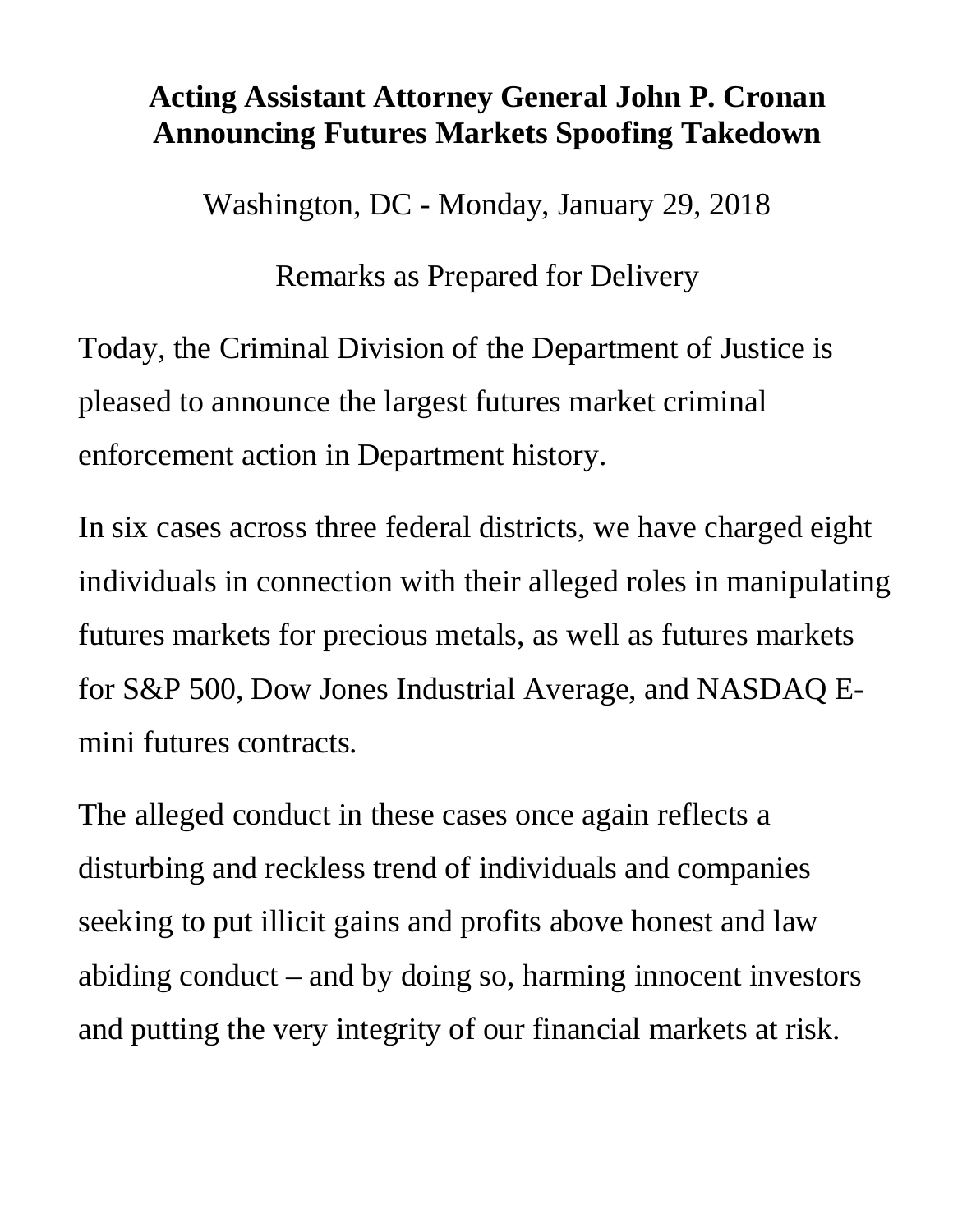Today's announcement marks the latest chapter of the Criminal Division's ongoing – and unwavering – commitment to protecting the integrity of our financial markets.

The charges we are announcing today relate to alleged fraud and manipulation of the U.S. futures markets through schemes that are colloquially known as "spoofing."

Spoofing refers to the illegal practice of placing an order for a futures contract that the trader never intended to be executed in the first place. These spoofed orders are often cancelled almost immediately after they are placed – frequently within seconds – and therefore are never filled.

Spoofed orders alter the appearance of supply and demand, and manipulate otherwise efficient markets. The intended effect of spoofing is to entice other traders to base their investment decisions on that false perception of supply and demand.

The alleged conduct in the cases announced today was identified and investigated through a variety of methods, including traditional law enforcement techniques, cooperation by relevant corporate actors, and, importantly, data analysis.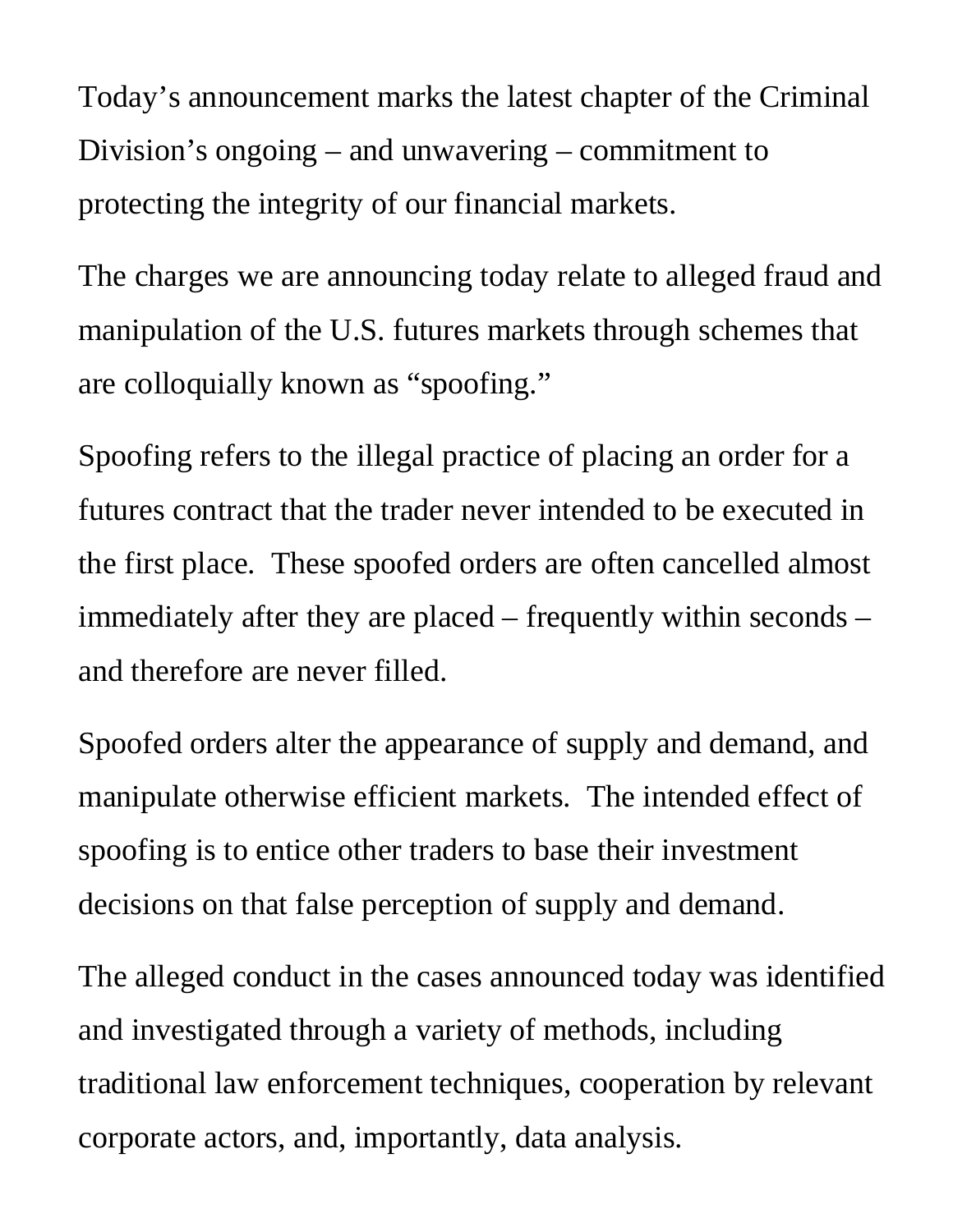Let me say a word about that data analysis. The Department and its law enforcement partners have developed the ability to identify spoofing patterns through sophisticated analysis of market-level data.

Going forward, we expect to use data analysis to an even greater degree in order to identify fraudulent and manipulative conduct in our financial markets.

The Criminal Division's message is clear. We are watching. We are closely monitoring the markets. And we will leave no stone unturned in our efforts to combat and eradicate illegal, fraudulent, and manipulative market conduct.

Our country's markets are trusted globally, attracting investors from throughout the United States and around the world – and they must remain trusted. If investors lose trust and faith in our markets, our country suffers.

I will now briefly discuss the criminal prosecutions announced today. The first four I will mention were filed in the Northern District of Illinois.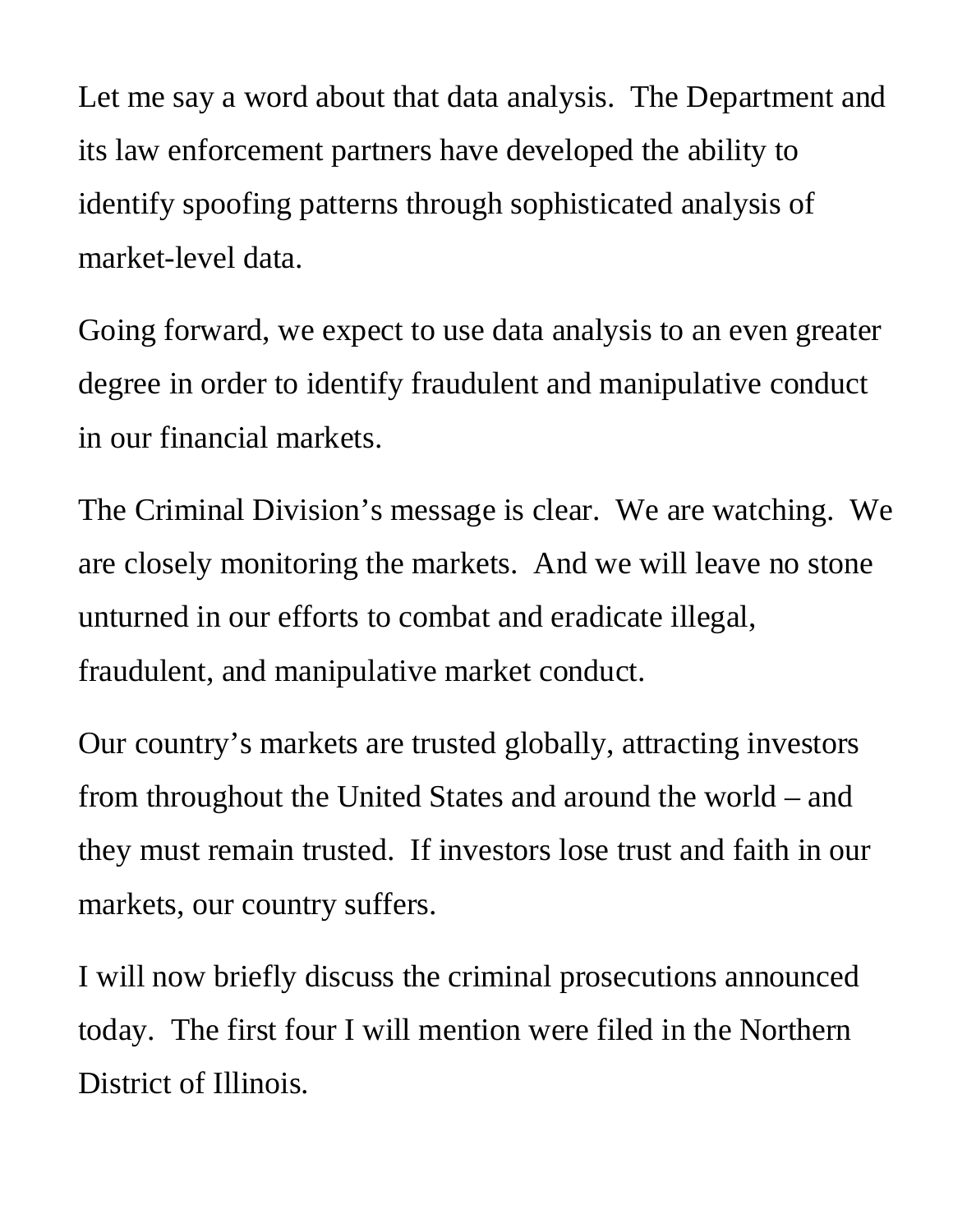The first case alleges that two precious metals traders – James Vorley of the United Kingdom and Cedric Chanu, a French citizen – participated in a scheme to commit spoofing, wire fraud, and commodities fraud by placing thousands of orders in connection with over one hundred instances of coordinated spoofing between approximately 2008 and 2015.

The second case charges Jitesh Thakkar with spoofing offenses involving the market for E-mini futures contracts.

An E-Mini futures contract is a stock market index contract that represents an agreement to buy or sell the future cash value of the S&P 500, NASDAQ, or Dow – depending on which E-Mini futures product is being traded.

As alleged in the criminal complaint, Thakkar is the founder and principal of Edge Financial Technologies, Inc., a Chicago-based information technology consulting firm that specialized in creating custom computer programs for sophisticated commodities traders.

Thakkar allegedly was involved in creating a software program that was used by his co-conspirator to engage in spoofing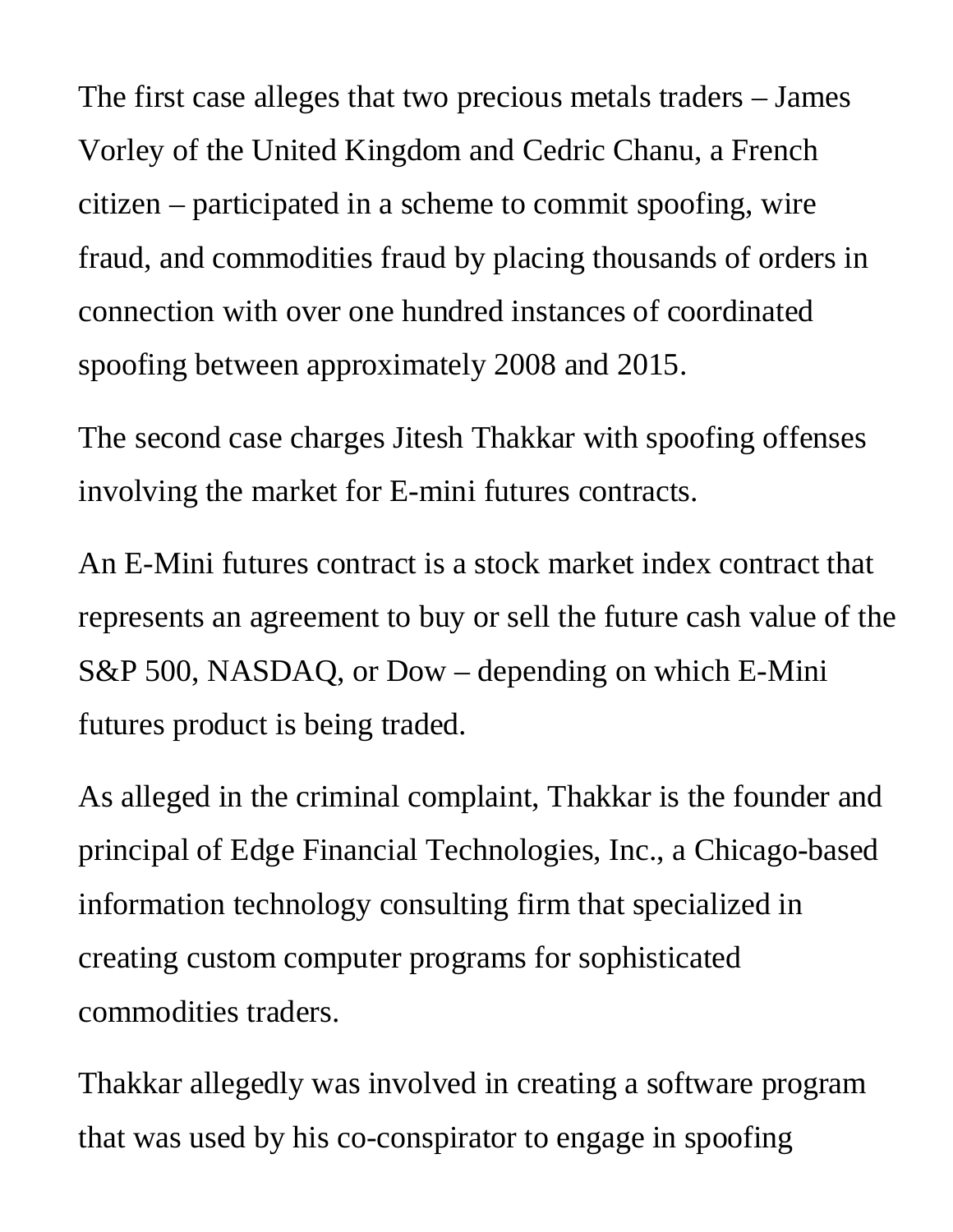through the placement of thousands of S&P 500 E-mini futures contract orders. This automated trading program was allegedly designed to prevent certain spoof orders from actually being executed by automatically moving the spoof orders to the back of the order queue.

The third case charges Jiongshen Zhao with various spoofing and fraud offenses, along with making false statements to a registered entity, the Chicago Mercantile Exchange.

As alleged, Zhao – a trader at a proprietary trading firm located in Sydney, Australia – manipulated the S&P 500 E-Mini futures market in hundreds of individual episodes between approximately 2012 and 2016, by employing an illegal spoofing strategy.

The fourth case charges Edward Bases and John Pacilio with substantive commodities fraud offenses, and Bases with substantive spoofing offenses, involving the precious metals futures markets.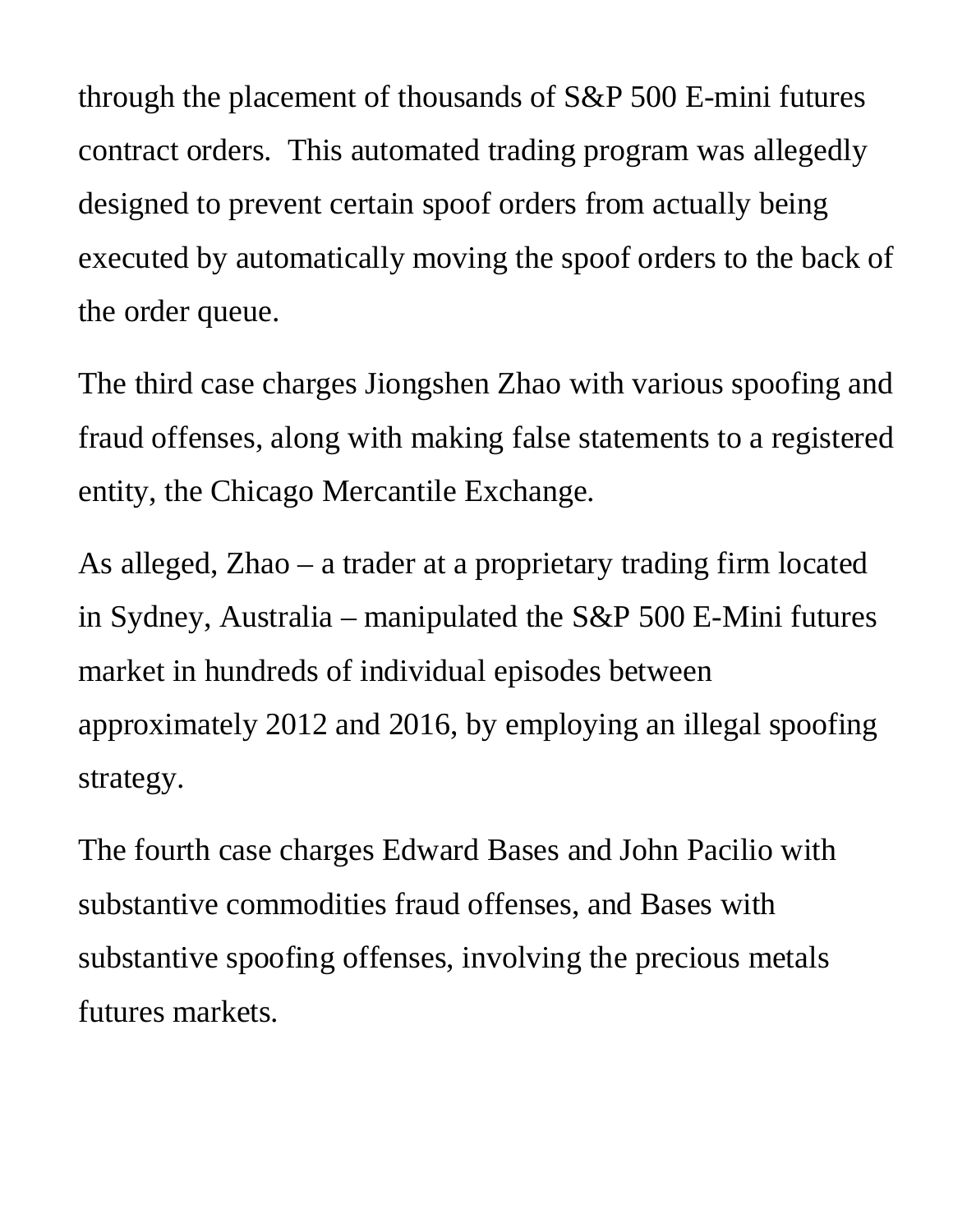According to electronic chats cited in the criminal complaint, both defendants allegedly bragged about their ability to "manipulate" and "spoof" the market to their illicit advantage.

We also are announcing today charges that were previously filed in the District of Connecticut against an alleged precious metals futures trader for UBS AG named Andre Flotron. Flotron allegedly conspired with other UBS precious metal traders to engage in spoofing between approximately 2008 and 2013.

Lastly, Krishna Mohan, allegedly a commodities trader at a proprietary electronic trading firm with locations around the world, was charged in the Southern District of Texas with commodities fraud and spoofing offenses.

Mohan allegedly engaged in manipulating Dow and NASDAQ E-Mini futures in hundreds of episodes by employing an illegal spoofing strategy that involved placing orders on both sides of the market.

Through recent cases handled by the Criminal Division, and the cases we are announcing today, criminal activity that jeopardizes the integrity of our financial markets will not be tolerated.